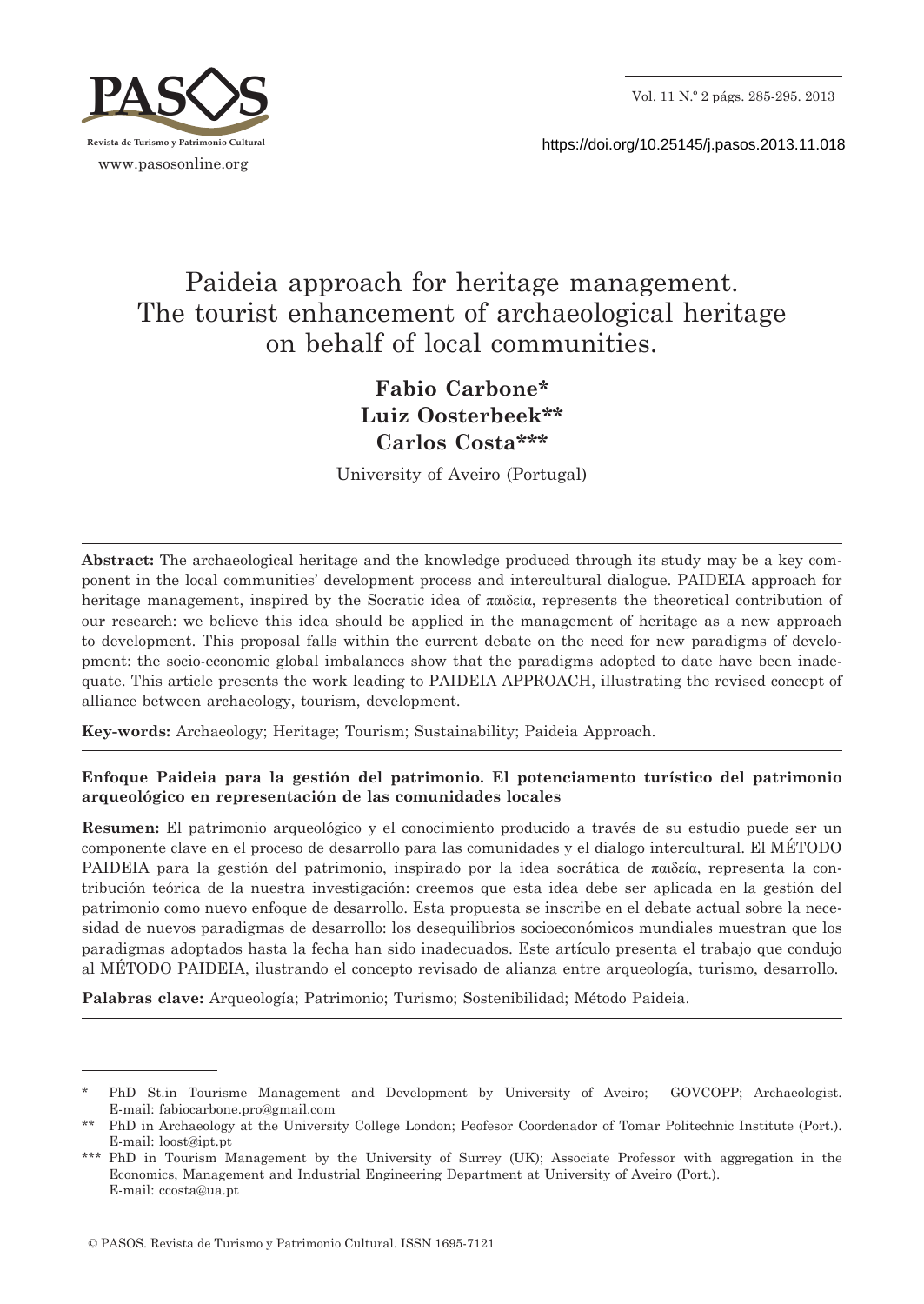## **Preface**

Tourism, culture and sustainable development. UNESCO dedicated an entire publication to this topic (UNESCO, 2006) highlighting issues like *Culture, heritage and diversity as tourism resource* and *Tourism as a vehicle for intercultural dialogue and cross-cultural understanding*. Moreover, the United Nations World Tourism Organization (UNWTO) recognizes the importance of tourism and culture as a vehicle to solve some of the most tragic socioeconomics problem worldwide, and claim the need of a commitment by both tourism and cultural managers to achieve the *United Nations Millenium Development Goals* (UNWTO, 2010).

Following this line of thinking, the present article supports the idea that the archaeological heritage and knowledge produced through its study may be a key component in the process of socio-cultural and economic development for communities, representing also the starting point for intercultural and inter-religious peaceful relationships. This concept, which we call *Paideia Approach*, is a paradigm to the heritage management as a vehicle for social and economic development. It is indeed inspired by the Socratic idea of παιδεία, whereby a Human Being become free – and ready to meet and *understand* "the other"- only through knowledge of himself: we strongly believe this idea is more than a philosophical aspiration, and could be actually achieved by applying it as a policy of management of cultural heritage as a new focus of development.

This proposal falls within the current debate about the need for new paradigms of development: the present and the global socioeconomic imbalances have shown that the paradigms adopted so far have been inadequate. The specific objective of this paper is to present the work begun in 2006 which led to the development of *Paideia Approach* and, from this perspective, illustrate specifically the concept of a revisited alliance between archaeology and tourism on behalf of local communities.

#### **Introduction**

Even if the word *tourism* is relatively new, the act of moving to more or less distant regions is something that belongs to mankind. Maybe ancient Greeks and Romans they were the first to experience a kind of "tourism" pretty similar to modern tourism. The first stimulated significant flows of people through their Olympic Games – during which even the armed conflicts between different city-states were temporarily suspended (Swaddling, 2000) – or, generally, through the realization of the *Panhellenic Games*. The latter promoted a set of practices that today we tend to label as "touristic": the use of "second home" (*villae*) by the wealthy class to escape the summer heat (eg, under the Empire had a concentration of Imperial villas near the Bay of Naples) and even more with their trips in Greece, the land of ancient philosophers, considered an educational rite of passage for upperclass youngsters.

The name has changed over the years – pilgrimage, Grand Tour, etc. – until we arrive to the term of *Tourism* and *Tourist*. The latter was used for the first time in an article titled Pennant's Tour in Scotland in 1769, by Griffiths and Griffiths (1772) published in a XVIII century journal printed in London. Still, the motivation underlying for this "first documented tourist" was travelling and knowledge.

On the contrary, the latest International Recommendations for Tourism Statistic focus on the term *travel* (and *travellers*) more than *tourism*: *Travel refers to the activity of travellers*  and *a traveller is someone who moves between different geographic locations for any purpose and duration* (UN and UNWTO, 2010); always according with this document, *a visitor is a traveller taking a trip to a main destination outside his/her usual environment, for less than a year, for many purpose other to be employed by a resident entity in the country or place visited (...)* and a visitor can be classified as tourist or excursionist. Tourism is therefore a subset of travel and visitors are subset of travellers (UN and UNWTO, 2010).

 Up to the present days, tourism became a huge social, economic and cultural worldwide phenomenon. The "right to tourism" (UNWTO, 1999) is considered an important aspect of modern life for each one of us. However, such great trend has a large number of impacts, both positive and negative, and this is why tourism activities are constantly monitored – locally, nationally and internationally – in order to maximize positive impacts and reduce negative ones, and promote good practices.

#### **1. Heritage and Tourism: the story of an ancient alliance**

The valorisation of archaeological heritage as a key resource for the socio-cultural and economic development implies the creation of the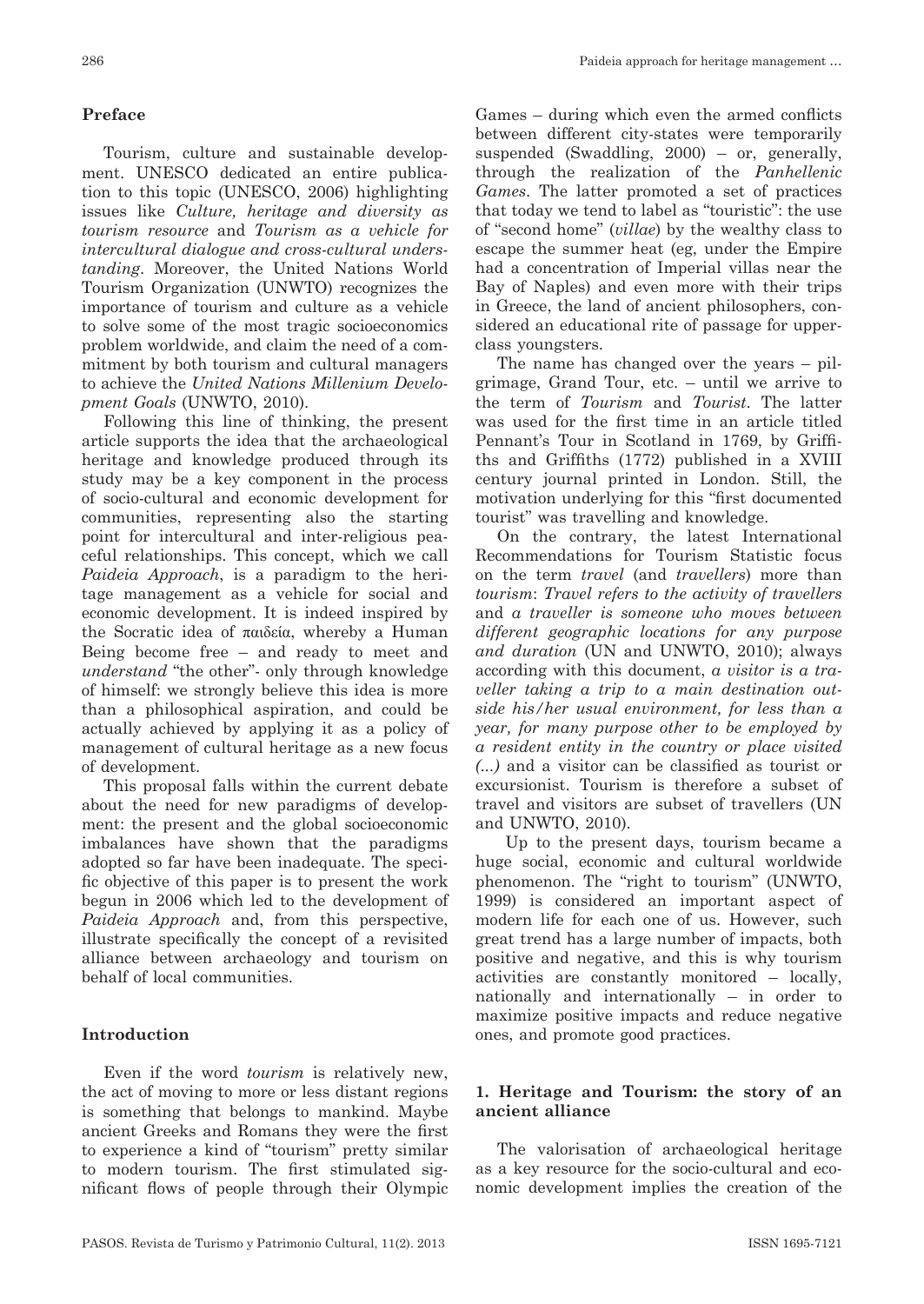alliance between tourism and archaeology. In our first approach to this topic (Carbone, 2006) we verified that there was an ancestral alliance between cultural heritage and tourism, based on the traditional motivation of travel: knowledge and self-knowledge. He also relates the existence of theories arguing that the root of the word tourism did not originate in the word "Tour", but in Hebrew "Tur", which we already find in the Bible to mean journey of self-knowledge. Consequently, if we agree with Peralta da Silva (2000) who claims that "the material and immaterial traces of the past (...) of a particular geographical and cultural area has the capacity to symbolically represent an identity," then we can certainly say that the cultural (and archaeological) heritage is among the oldest motivations for a trip.

Thus, the activity of moving long distances originally concerns not only with the human need for leisure – claimed in the post-industrial society – but especially with the human need to "know". This is the epiphany of the activity that will later be named Tourism. We situate (Carbone, 2011b) the turning point of the meaning of this activity in the deep social changes that have unfolded since the beginning of the twentieth century and especially since 1950. The first enterprise exclusively dedicated to travels, the Cox&Kings, founded in 1758; the UK Industrial Revolution; Thomas Cook's first "package" (1841) and the Portuguese Abreu family, in 1840; since this time, the activity of travelling was taking on new meanings, especially socio-economic, leading to mass tourism. From both tourist demand and supply, the definition of "leisure" was, thus, distorted, too frequently found as a synonym for inactivity (Carbone, 2011b).

The motivational component of knowledge and self-knowledge, based on the valuation of tangible and intangible cultural heritage at the destination, would have to be taken up and promoted, not only for the benefit of the tourist experience, but above all, for a socio-cultural growth of host communities. Tourism activity, in turn, benefits from the enhancement of archaeological and cultural heritage by gaining those features of uniqueness and authenticity, essential to the success of a tourist destination (Yale, 1991). One of the main primary touristic resources of a destination is its archaeological heritage, the remains of what we call material culture, according to authors such as Carandini (1981) and Harris (1979).

Culture and history represent the unique characteristics of a geographic area, and according to McKercher and du Cross (2002), these components are those that most differentiate a tourist destination. The Australian Heritage Commission argues that heritage provides the possibility to "tell stories" about a territory and its people, and indicates the heritage as a key element of a successful tourist destination (AHC, 2004). In summary, the main added value that heritage (particularly archaeological) gives to the tourism is related to its ability to differentiate a destination, conferring authenticity.

#### **2. Heritage, tourism and development**

The relationship between tourism, heritage and development is a fertile field for study. A large literature about this subject is easily found. The debate about the sustainability of tourism stepped in parallel with the debate on sustainable development: as well as in the case of sustainable development, the main focus was on environmental impacts. Several supranational documents and recommendations was produced: Agenda 21 for travel and tourism Industry, by WTTC et al. (1997) was a milestone in this debate. Inskeep (1991) recognized positive impacts of tourist activities on a destination (conservation of important natural areas, archaeological and historic sites; improvement of environmental quality improvement of infrastructure, increasing environmental awareness, etc.) as well as negative impacts (water, air, noise and visual pollution; ecological disruption; land use problems; risks for archaeological sites, etc.).

An approach more focused on social implications of tourist activities and their relationship with heritage, thus, with population, is emerging with increasing force, even if, sometimes, the issue remains implicit. In 1964, the "Venice Charter for the Conservation and Restoration of Monuments Sites" (ICOMOS, 1964) claims (art. 5) that "the conservation of monuments is always facilitated by making use of them for some socially useful purpose". Later, in 1990, the "Charter for the protection and management of the archaeological heritage" defended that "the presentation of the archaeological heritage to the general public in an essential method to promoting understanding of the origins and development of modern societies" (ICOMOS, 1990).

Finally, in 1999, it was officially defended a "dynamic interaction between tourism and cultural heritage" (ICOMOS, 1999).

The social impact of the alliance between tourism and cultural heritage was highlighted by great political leaders like John F. Kennedy,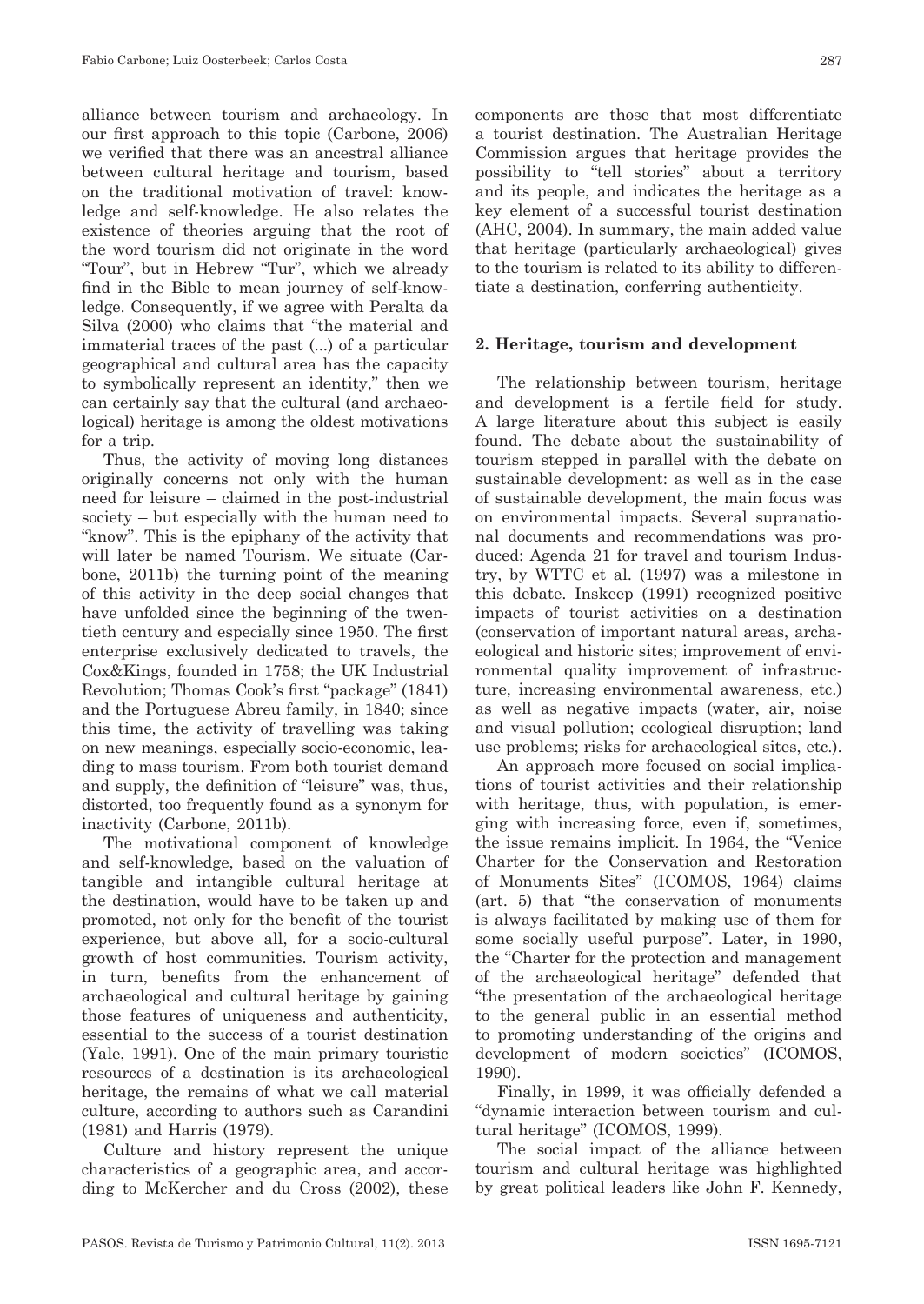that in 1963 claimed: "Travel has become one of the great forces for peace and understanding in our time. As people move throughout the World and learn to know each other, to understand each other's customs and to appreciate the qualities of individuals of each nation, we are building a level of international understanding which can sharply improve the atmosphere for world peace". Still, Ronald Reagan in 1985 declared: "The promotion of travel for pleasure between countries contributes not only to economic growth but to interchange between citizens which helps to achieve understanding and cooperation". Finally, even the Mahatma Gandhi defended: "I have watched the cultures of all lands blow around my house and other winds have blown the seeds of peace, for travel is the language of peace".

All these aspirations are institutionalized by UNWTO Manila Declaration on World Tourism and, later, by the first World Conference "Tourism, A Vital Force For Peace" in the year 1988. The main purpose of the conference was debate how the tourism could better contribute for world peace (D'amore, 1988). Again in 1997, UNWTO reaffirmed the importance of social impact of tourism (WTTC et al., 1997). As the Earth Summit and Agenda 21 inspired the tourist sector in the '90, in the same way the United Nations Millennium Development Goals are having the same effects, more recently: UNWTO defends that tourism has an important role to achieve the Millennium Development Goals (UNWTO, 2010).

Academics and scientific research they are also focusing these issues, creating new perspectives in the field of Cultural Tourism Research (Richards and Munsters, 2010) or wondering about the compatibility between sustainability and competitiveness in destinations (Gomes de Moraes, 2006). In paradigmatic terms, we already defended (Carbone, 2011a) the need to move from 3-S' Tourism to 3-L' Tourism: Leisure, Landscape and Learning! The latter concept introduces our idea of PAIDEIA APPROACH to heritage management, a conceptual adaptation of Socratic philosophy to the contemporary issue of culture, tourism and sustainability. According on this multistage approach to heritage management, in a context of territorial planning, the first step for the heritage enhancement is all about "communicating heritage" to local population, in order to reinforce self-esteem and identity. Later, in a second stage, the aim is promoting the interchange and the intercultural understanding through tourism. This holistic paradigm aim to optimize the positive

social impact of tourism activity and minimize risks mentioned by Swarbrooke (2000) such as demonstration effect and the relative deprivation effect on hosting population.

# **3. Theoretical Contribution of the study**

After a deep analyses of national and supranational recommendations about cultural heritage and archaeological heritage management; after a careful review of the existing literature; after a deep reflection on the potential link between cultural and particularly archaeological heritage management and the development process, from a social point of view; finally, we have developed a own idea about the cultural heritage and its value; the value of archaeological knowledge and ability to communicate it; the role of the heritage in the process of cultural, social and economic development of communities; so, its mode management: its relationship with the tourist activity as a cultural exchange, even before that as economic source of recipe.

This idea has become a paradigm, which is proposed as our theoretical contribution and is based on a number of preliminary considerations. We finally elaborate a the hypothesis was finally confirmed and we can surely affirm that exists the need for new management paradigms for the archaeological and cultural heritage.

# **3.1 Preliminary Considerations**

The management of an archaeological site should be based on the articulation of three main aspects, considered as key factors: conservation, relationship with the local population and tourism development (Figure 1). The aim is to promote a cultural tourism with new sociocultural ambitions that encourages visitors to enhance the cultural dimension of their trips and, at the same time, stimulate the interest of local communities in their own cultural heritage.

On the other hand, with regard to communities, will be maximized and optimized the effort made in the archaeological research through its tourist value, explored, first of all, on behalf of local populations. Main objective is to provide a cultural contribution in the process of sustainable and a balanced growth of the local community.

Conceptually, the importance of this component in the context of a balanced development calls for the necessity of a review of the sustainability paradigm: cultural values and its enhancement would have to be considered more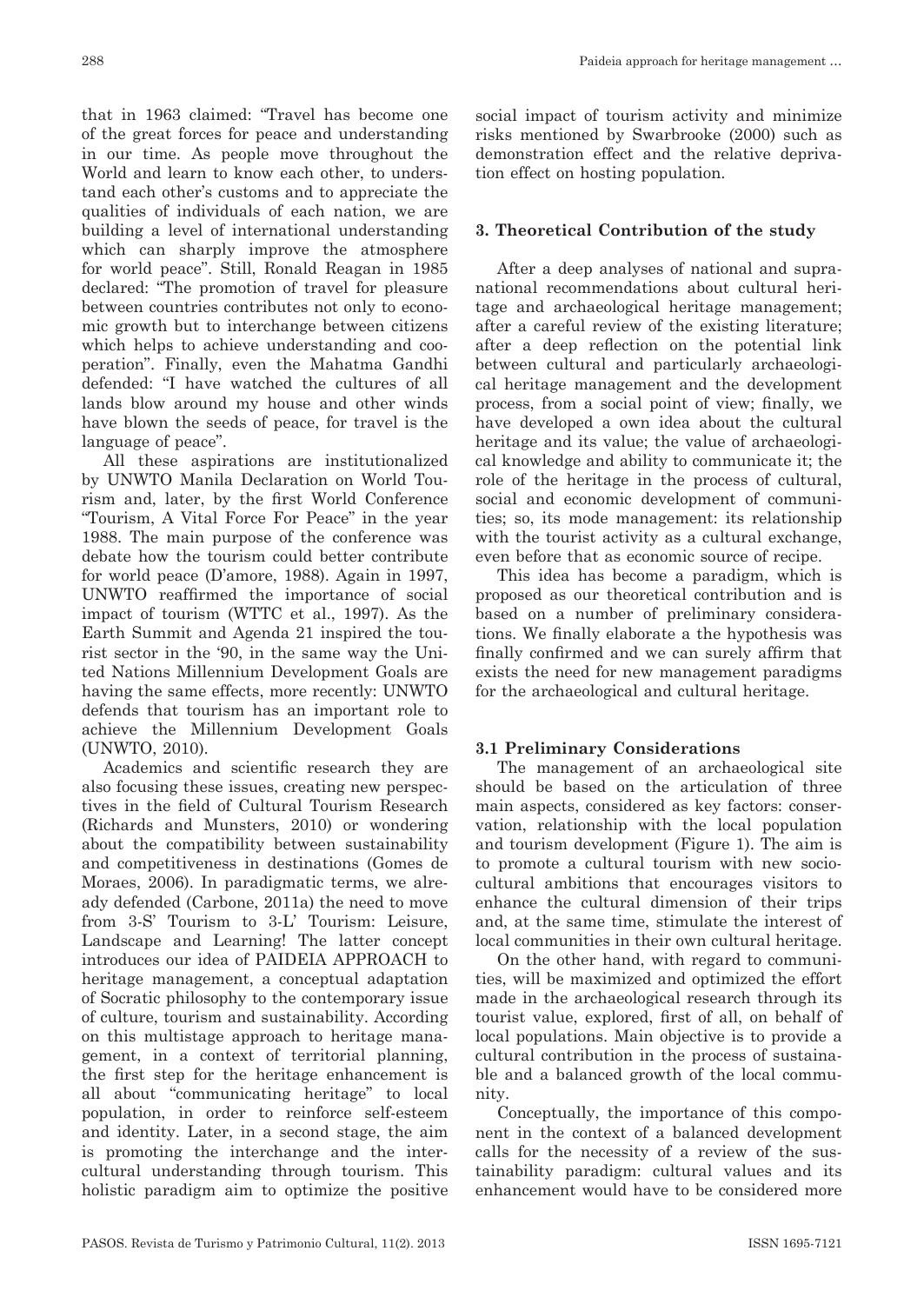**Fig. 1: Aspects considered as key factors in archaeological heritage management (Carbone, 2011)**



strongly, by representing the fourth pillar of sustainability, cultural sustainability, in addition to economic, social and environmental.

This cultural component and the practice of tourist enhancement of archaeological heritage could be the basis of several project for sociocultural dynamics such as mobility projects; cultural exchanges; the creation of domestic and international networks driven by heritage technicians and managers in partnership with groups of citizens, universities, nongovernmental and non-profit associations; both formal and informal education projects.

The tourist infrastructure created with the purpose of providing archaeological interpretation and to communicate its cultural messages to visitors, should have the local community as a privileged user. The tourist facilities would have to contribute to the social and cultural development of communities as cultural facilities, to disseminate archaeological knowledge for both tourists and residents. Such heritage management and enhancement should be planned and the range of tourist activities should be planned in a public private partnership in order to promote direct exchanges between locals and tourists.

This approach requires a new role of heritage professionals in the process of "heritage tourism development" as well as the creation of new tools for the management of tourist flows and the creation of a brand where the cultural aspect is predominant. The quality of the archaeological and cultural tourism development requires highefficiency partnerships between organizations

and sectors. The ultimate goal is to ensure optimization of cultural resources and knowledge in support of social and cultural development of the resident population, and ensure the highest quality in the experience offered to visitors.

With regard to contact between visitors and technicians, we defend the idea of an "Archaeology enhancement" to complement and complete the mere "archaeological heritage enhancement". It would be require the revision of protocol for the preparation of archaeological investigations by entering the component of tourist promotion of the archaeological sites both during and after the research activity. The organization of site visits and the contact between visitors and archaeologists, would not have to be a mere fortuitous event, but should be adopted as a practice of disseminating of the knowledge produced within local communities and as structural component of archaeological tourism supply.

Also in relation to Branding Management, the strategic alliance between tourism and archaeological heritage provides valuable opportunities for both parties: the local community and tourists – fostering the curiosity of local communities to archaeological knowledge on the one hand, and the other contributing effectively for the strategic development of tourism. With regard to the latter, this practice represents an alternative to the products of "Sun and Sea," in planning and tourism development: the cultural resources mark the destination by conferring unicity and authenticity, contributing positively within the positioning, the diversification and the competitiveness.

#### **3.2** *Paideia***. Historical background**

Defining the term *paideia* and the concept behind it is an arduous task. Jaeger (1936), one of the major classicists of the 20th century, produced a profound and complete (perhaps the most profound and complete) study on this topic. Since self-government was important to the Greeks (Sowerby, 1995), the purpose of the *paideia* – combined with ethos (habits) – was making a man good and capable as a citizen or a king.

Initially, the word παιδεία, *paideia* (*paidos*, child) meant simply "education of children". But, as we shall see, this primitive meaning is far from the high sense which later acquired. The fundamental aim of education was, initially, the aristocratic formation of the man as "Kalos Agathos" ("beautiful and good"), but since the fifth century BC, ancient Greek society required something more than this kind of education: in addition to form the *man*, education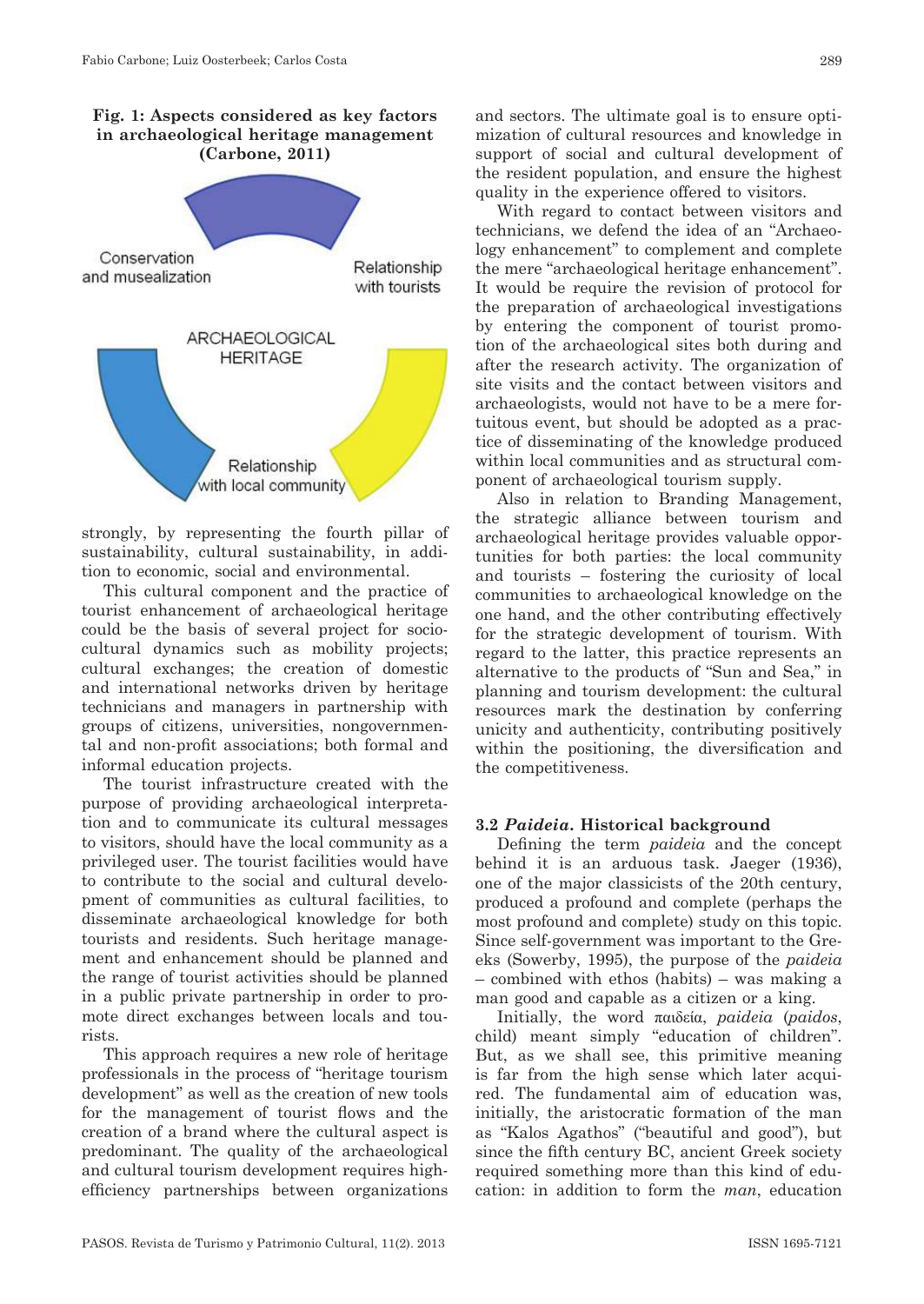must form the *citizen*, too. The old education, based on gymnastics, music and grammar was no longer enough. Historically, the fifth and the fourth century represented the classical age of the *paideia*, and it was no coincidence that this peak coincided with a so problematic period: the moral and spiritual bankruptcy of the brilliant V century allowed the Greeks to capture the essence of their education and culture (Jaeger, 1995).

It is then that the *paideia* was established as educational ideal of classical Greece, representing the task of building the man as *man* and *citizen*. As Polacco (2001) affirms, "the free man: free to fully affirm himself on the basis of his cultural heritage, without renouncing to compete and loyally collaborate with others". Plato defines *paideia* by affirming "(...) the essence of all true education, or *paideia*, is what gives men the desire and enthusiasm to become a perfect citizen; teaches him to order and obey, and transmits justice as the foundation" (Jaeger, 1995).

*Paideia* was not about learning a trade or an art, but was about training for liberty and nobility: in a way, *Paideia* is the cultural heritage that is continued through the generations (Jaeger, 1995).

In literature, some definitions perfectly and brilliantly describe the depth of the concept: "you cannot avoid the use of modern expressions such as civilization, culture, tradition, literature or education, but none of them coincides with what the Greeks meant by *paideia*. Each of these terms only constitutes an aspect of that overall concept, and to cover the whole field of the Greek concept, we would have to employ them all at once (Jaeger, 1995).

This author states that this issue is, indeed, difficult to define and, like other large-scale concepts, such as philosophy or culture, it is difficult to be completely closed in an abstract formula. The ideals of *paideia*, molded in the classical period, played an important role in the subsequent evolution and expansion of the Greco-Roman civilization (Jaeger, 1995).

Philosophically, the doctrine which seems to have been ground of Socrates' actual beliefs is expressed in the proposition of "virtue (*arete*, excellence) is knowledge" (Sowerby, 1995). The wise man who knows what is good and what conduce to human happiness will do what is good and conduces to true human well-being: it is possible to learn what conduce to true human good and happiness, and, once learnt, the knowledge will be irresistible. His ethical concern did not lead Socrates to prescribe rules of good

conduct, but was directed towards the increase of self-awareness (ancient Greek aphorism γνῶθι σεαυτόν, Know thyself) as a prerequisite to the health and well-being of the psyche (Sowerby, 1995).

Furthermore, by considering the dialogue as the primitive form of philosophical thinking and the only way for mutual understanding among individuals, and considering this as a practical objective pursued by Socrates (Jaeger, 1995), we can finally conclude that the educational process of *paideia* could be resumed in two conceptual phases: firstly, the formation of the free-man through the knowledge of himself, his culture; secondly, and consequently, the preparation and the peaceful encounter with the others.

Today, and as basis of the study, the author of the present work revisited this approach and paradigmatically applied to heritage management, firstly spreading the message of cultural heritage through local communities (to educate the self) and, secondly, adopting tourism (the other) as a vehicle for intercultural dialogue and cross-cultural understanding, as it will be clearly explained in the next section.

#### **3.3 Theoretical Contribution: the** *Paideia Approach* **for Heritage Management**

The potential of cultural heritage and, particularly, archaeology as a factor of development, combines with the opportunities offered by the paradigmatic recent changes that relate to tourism, from both the supply and demand side: from "3S" tourism (Sun, Sand and Sea) to a more articulated, complex and mature "3L" tourism: Leisure, Learning and Landscape (Carbone, 2011a). This is fundamental in the general aspiration to redefine the role of the archaeological heritage in the process of local development through its alliance with tourism.

To optimize such an alliance and its impacts we propose an approach to heritage management that meets the necessities of the socio-cultural populations and at the same time represents an added value in the process of tourism development. For this purpose, it could be intresting the adoption of a conceptual approach to heritage management inspired by the Socratic ideal of *Paideia* and summarized by the Greek aphorism "Know thyself" (γνῶθι σεαυτόν). We have called it "*Paideia Approach* to heritage management for tourism and communities development".

Tourism in its widest sense has long mobilised culture as a central means to make sense of "the other" and to make "the other" visible (UNESCO, 2006). Still, often communities only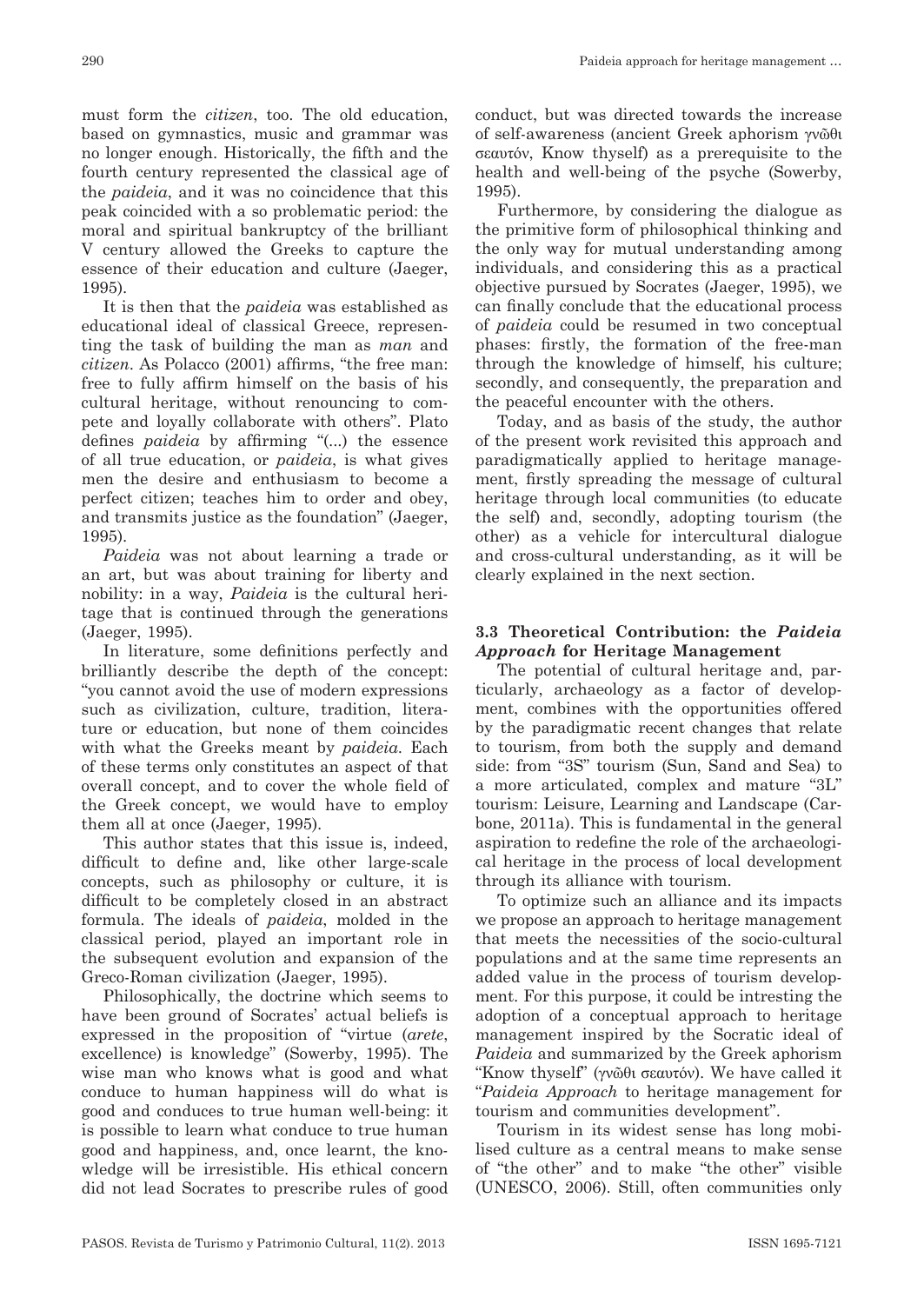become aware of particular cultural elements through the interaction with tourists and various tourism operators. In this context, the mobilisation of such elements – or "resources" – may only make sense in relation to the the "touristic other", as a symbolic vehicle to define and distinguish the self from the other, but also as an economic resource to generate income (Picard and Robinson, 2005).

We consider that the philosophical ideal of *Paideia* should paradigmatically be applied to heritage management. In short, as well as Socrates identifies

two phases of the growth process

of a Man, "the construction of the self" (from the cultural point of view) and the encounter with "the others" (other cultures); in the same way, the heritage management – which has the ethical duty to contribute to the cultural growth of communities – should operationally consist of two phases: a great effort for the cultural and social development of local communities based on cultural and archaeological heritage, emancipating the community through the reinforcement of the cultural roots; and the tourism development of the site as a way of social and economic development, and as a vehicle for intercultural dialogue and cross-cultural understanding (Figure 2).

The sequence of these two phases is not necessarily chronological, but it need absolutely to be conceptual. The investment in the tourist heritage could contribute especially in terms of infrastructure and interpretation frameworks for the *heritage enhancement* for the local communities. *In the other hand*, heritage and tourist stakeholders must be very clearly aware about the social process of heritage enhancement shown by *Paideia Approach*: it's absolutely necessary, as first step, to emancipate, socially and culturally, the local community through the heritage enhancement and its values, also to avoid or reduce undesirable effects of tourism on hosting population*,* such as *demonstration* and *relative deprivation* effect (Swarbrooke, 2000).

This idea is moreover in accordance with the effort of several supranational entities which are committed to create recommendations for destinations managers and professionals of the tourism sector and heritage management, based on the idea that tourism should represent a vehicle



#### **Fig. 2:** *Paideia Approach***. Graphical representation of the concept**

of development through its structured alliance with cultural heritage: the aim is to promote a greater understanding and greater cooperation between communities and cultures, in order to contribute for the resolution of more complex humanitarian issues. This is the main significance of documents like Manila Declaration (1980); the code of ethics for tourism (1999) and, more recently, the Tourism and the Millennium Development Goals, by UNWTO (2010), focusing issues like the eradication of extreme poverty, among others.

#### **4. Research Method**

We have built up our research methodology, in order to analyse the quality of cultural, namely archaeological heritage management, according to the reflections and conclusions we reached after the literature reviewing and the analysis of supranational guidelines in this area. We proceeded to analyse the local and national policies regarding heritage management. For a primary analysis and empirical data collection we selected, as a case study, the Museum and the Ruins of Conímbriga (Portugal), as the most representative archaeological site open to visitors in Portugal. We present below the methodology and the main findings in this phase of research.

- I. Formulating the hypothesis of the study: optimization of the archaeological heritage tourism development;
- II. Preliminary study of national and supranational guidelines;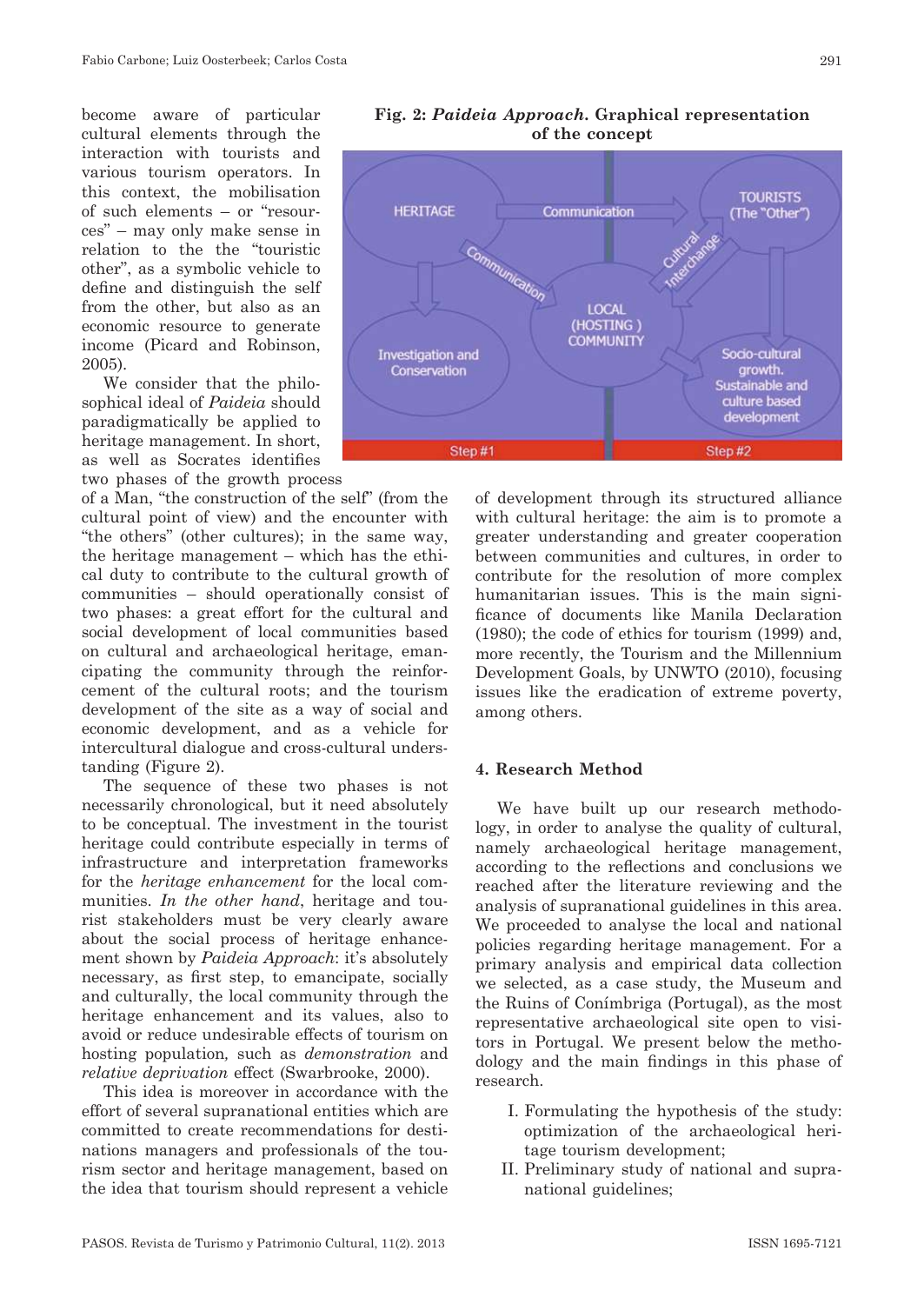- III. Case Study (Museum and Conímbriga) by adopting some of the techniques of data collection proposed by Bell (1997) and Wilkinson and Birmingham (2003), as the interview and direct observation, establishing a series of qualitative and quantitative parameters to analyse;
- IV. Findings and suggestions.

The *Charter for the Protection and Management of Archaeological Heritage* (ICOMOS, 1990) provided the principal indicators for the analysis:

- Integrated protection policies;
- Legislation and economy;
- Survey;
- Investigation:
- Maintenance and conservation;
- Presentation, information and reconstruction;
- Professional qualification;
- International cooperation.

In addition to these key indicators have been added data concerning:

- Relations (cultural and socio-economic) between the archaeological area and population;
- Levels of integration, horizontal and vertical, in the process of management and recovery;
- Involvement of the archaeologists and technicians in the process of tourism development;
- Level of implementation of principles of sustainability;
- Cultural marketing strategy adopted to promote cultural tourism in the archaeological area and to involve the local population.

Finally, statistical data were provided by the Portuguese Institute of Museums, the current Institute of Museum and Conservation (ICM.IP), which compiles the statistical information based on Decree n º 9104/2004 (2nd Series) of the Ministry of Culture. The analysis of collected data allowed highlighting the strengths and weaknesses in the management of the

archaeological area of Conímbriga, focusing on its capacity in tourism development and local community involvement.

#### **5. Findings**

The archaeological area of Conímbriga is a place of strong historical and archaeological value. Many projects have been implemented for promotion of cultural heritage, with plenty activities offered by the museum to its visitors to maximize the quality of experience. A large affluence of public has been registered. Particularly, the analysis has focused more closely at the quality management and enhancement of archaeological heritage, providing a clear picture of the current situation in accordance with the parameters adopted (read above). The results, adapted to Likert scale, are presented in Table 1.

The analysis revealed the existence of high levels skills among the staff operating in the archaeological area of Conimbriga. There was in the past and continues to have multiple attempts to make the archaeological heritage of Conímbriga a dynamic element to the socio cultural and economic development of the destination. There was also the implementation of innovative projects to archaeological interpretation for visitors. There are, however, some limitations to the efficiency of management, particularly in relation to the lack of autonomy and self-financing possibility of local managers

**Table 1: Main findings, adapted to the Likert scale.**

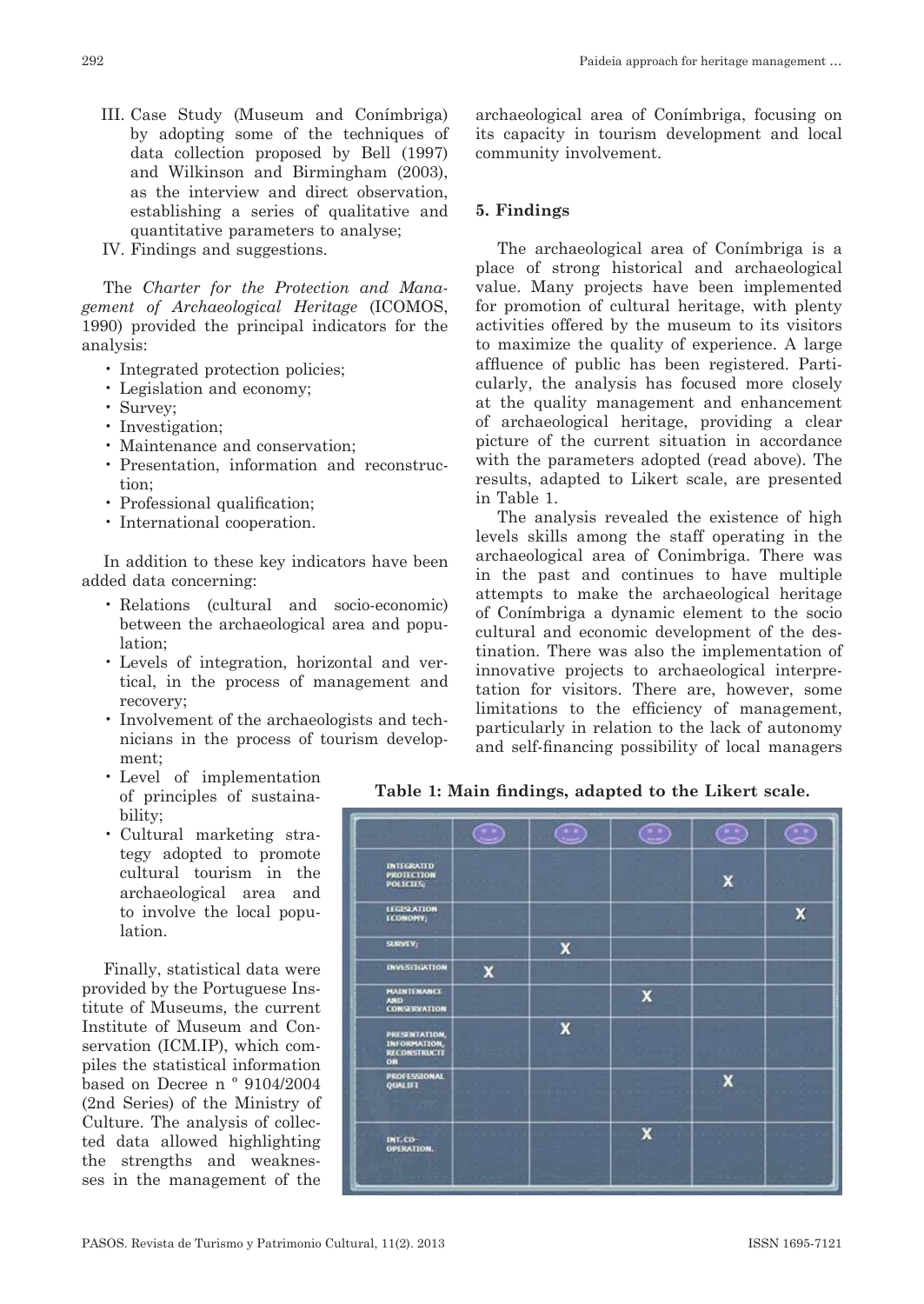in relation to the central institute for heritage management. Indeed the current management model is characterized by several links to noprofit organizations for local development; attempts at cultural promotion in the area; the implementation of several tools (personal and non-personal media) for archaeological interpretation; the requalification and integrated valuation of the archaeological heritage with the surrounding environment, etc.

Yet, this type of positive initiatives lacks of continuity due to the absence of autonomy, above all financial, of local managers. From this point of view, this lack of independence and the need of a decentralization of responsibilities represent the most serious limitation for a quality management.

Suddenly, this finding maybe one of the most important result of the study: in addition to the academic study is even more urgent and necessary a reviewing of the arrangements for tutelage of this area through alternatives more favourable to decentralization of responsibilities and expertise.

#### **Conclusions**

The PAIDEIA APPROACH to heritage management – an adaptation of Socratic philosophy to the contemporary issue of culture, tourism and sustainability – defends a multistage approach to heritage management: the first step is all about "communicating heritage" to local population, in order to reinforce self-esteem and identity. Later, in a second stage, the aim is promoting the interchange and the intercultural understanding through tourism. This holistic paradigm aim to optimize the positive social impact of tourism activity and minimize risks mentioned by (Swarbrooke, 2000) such as demonstration effect and the relative deprivation effect on hosting population.

After choosing a case study to provide empirical data on the quality of the management and protection of archaeological areas, we can affirm that exists the need for new management paradigms for the archaeological and cultural heritage. A paradigm of management that must be flexible, guaranteeing that none of the aspects considered as key factors (figure 1) could be neglected. The study highlights the positive skills of local actors involved in the management of the archaeological area and museum Conímbriga. Among others, highlights the ability in networking: the number of projects based on the practice of national and international networking implemented in Conimbriga, makes this area a model for other archaeological areas.

But the study also demonstrated the existence of a number of limitations. One of the major obstacles to the efficient performance of local managers, appeared to be the lack of autonomy from the financial point of view, which hinders the implementation of innovative projects or even the simple task of developing a cultural agenda and other small-scale projects.

As Table 1 clearly highlights, another weakness is the low level of integration, horizontal and vertical, between public and private sector in the management process, decision making and implementation of new projects. The dissemination of archaeological knowledge, the fruition of areas of archaeological interest by the population aimed at the growth of self-esteem and cultural identity, and promotes the recovery of ancient traditions and consequent revitalization of traditional economies at various levels: the creation of schools traditional arts and crafts, scientific research in the areas of anthropology and ethnography, as well as technology and tourism, economic exploitation of local traditions, development of economic activities and promoting entrepreneurship in the tourism sector.

Finally, the archaeological area we analyzed has a great potential for tourism and social development. However, the lack of continuity in the projects implemented; the lack of adequate and more flexible legislation, which discourage local managers; the absence of the contact between the archaeological area and local population, as well as a concrete contribution to the cultural and economic growth; the inconstancy of the quality level of tourist services; the lack of a structured and integrated policy at different levels of government and the lack of a clear vision about the role of the archaeological heritage within the local socio-economic development; all the above reasons reduce the management of the archaeological area in little more than a mere activity of maintenance conservation of archaeological evidence, despite the presence of highly qualified staff. If we consider that the archaeological area of Conimbriga is historically one of the most important of the country, we could argue that this area is somehow representative of the quality of the management of archaeological heritage.

However, we can consider this situation – not particularly favourable – as an opportunity to reconsider, in a concerted and constructive way, the modality of management of the archaeolo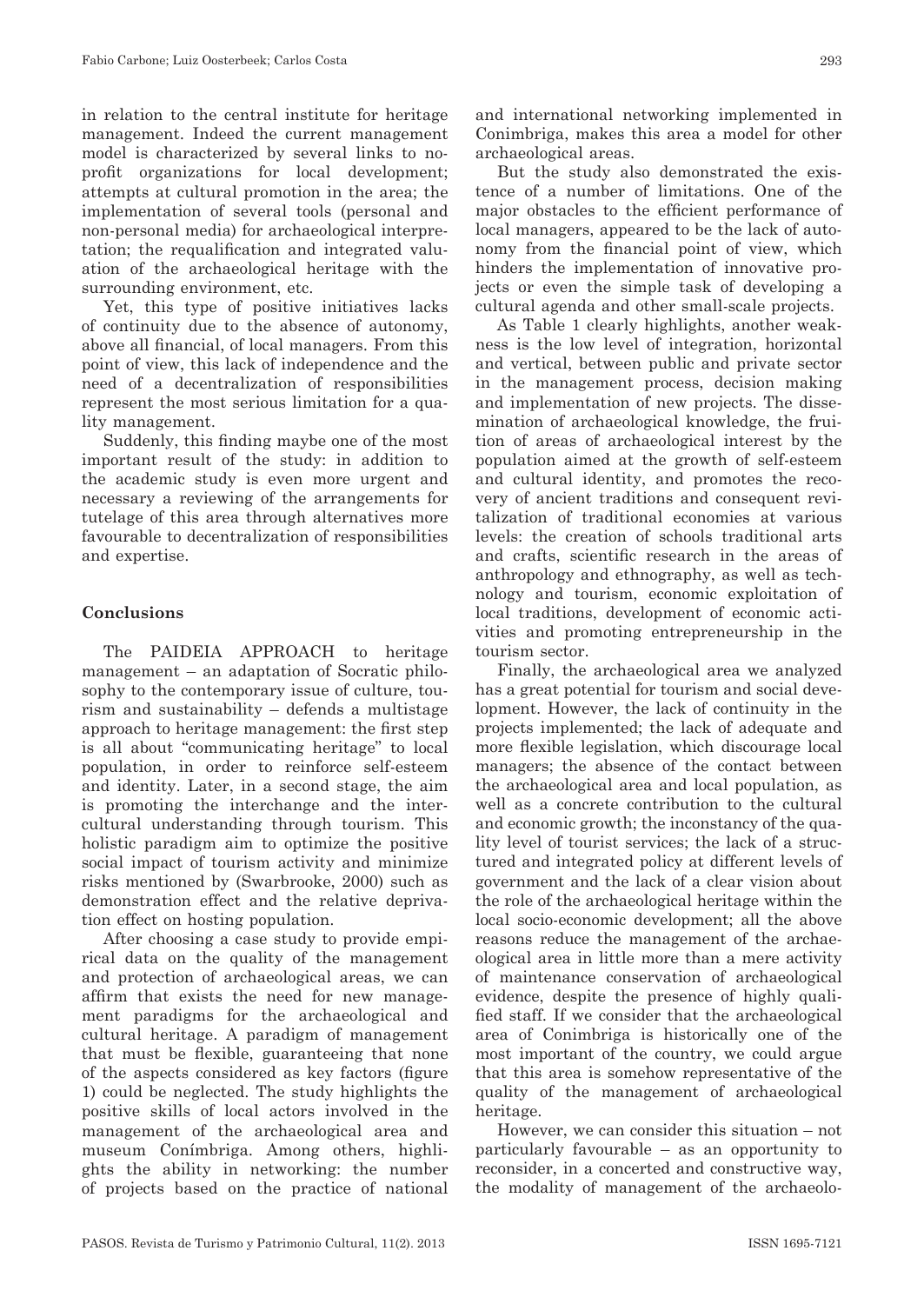gical and cultural heritage, reviewing the paradigms that guide its enhancement for the benefit of society.

The current global socio-economic situation suggests the urgent need to adopt new development paradigms: the focus on strategic approaches that are based on more solid cultural foundation; the promotion of self-knowledge by communities; a more stable socio-economic stability between regions, implies that the cultural heritage has a more decisive role in the process of sustainable development. Surely, the *Paideia approach*, of which we present in this article some aspects related to heritage tourism development on behalf of communities, aims to be a strategic approach to address the new challenges of development. The secondary analysis of data has been particularly satisfying. The main limitation of the study presented in this paper refers to the primary analysis conducted in 2006: the small number of interviews degrades the external validity of the empirical study.

#### **Future works**

The study presented is the result of a work undertaken in order to achieve the degree of Master of Science (MSc) in Tourism. These findings led to the Theoretical Contribution of PAIDEIA APPROACH, on which is currently based a PhD. Research. The latter has two main general objectives: firstly, to emphasize the association between tourism and cultural (namely archaeological) heritage, in the light of the paradigm of PAIDEIA APPROACH to heritage management, making it stand out the potentials in terms of socio-cultural impacts, as well as economic. The research is focused on management practices, so that the second element highlighted is the importance of the Culture of Quality within the heritage management practices: in other hands, it is investigated the perceptions of administrators and managers regarding the implementation of quality systems, in order to establish their degree of awareness about quality management, and the need to implement these systems to a significant improvement of management practices and promotion of heritage tourism.

Among the specific objectives of the work there is to analyse specific cases (museums and archaeological sites in Italy, Spain and Portugal) to collect empirical evidence on actual practices and policies of cultural heritage management from two perspectives: the positive cultural and social impact created by policies implemented,

according to the paradigm proposed as theoretical contribution; and the way how quality management systems are perceived by the managers. Finally, quality management and socio-cultural impacts, particularly the use of tourism as vehicle of intercultural dialogue and cross-cultural understanding, will be bridged.

#### **Bibliografia**

#### Ahc

2004 "*Successful Tourism At Heritage Places. A Guide For Tourism Operators", Heritage Managers And Communities,* Australia, Australian Heritage Commission.

Bell, J.

1997 "*Como realizar um projecto de investigação. Um guia para a pesquisa em ciências sociais e da educação*", Lisboa, Portugal: Gradiva.

Carandini, A.

1981 "*Storie dalla terra. Manuale di scavo archeologico*" Bari (Italy), *Einaudi*.

Carbone, F.

2006 "*Turismo, património e sustentabilidade: modelo de gestão para sítios arqueológicos*", MSc Thesis, University of Aveiro.

Carbone, F.

2011a "A New Approach in Management of Heritage for Tourism Development: the Paideia Approach", *In:* ALGARVE, U. O., ed. *International Conference On Tourism & Management Studies*, Portugal, 455-463.

Carbone, F.

- 2011b "Turismo, Arqueologia e Desenvolvimento. Gestão de Áreas Arqueológicas com Fins Turísticos. O caso de Conimbriga", *RT&D – Journal of Tourism and Development,* 15**:** 103-115.
- D'Amore, L.
- 1988 "Tourism-the world's peace industry", *Annals of Tourism Research,* 15**:** 1-8.
- Gomes de Moraes, A.
- 2006 "Competitividade e Sustentabilidade: é possível as cidades turísticas serem sustentáveis e competitivas ao mesmo tempo?" *Pasos, Revista de Turismo y Patrimonio Cultural,* 4**:** 443-446.

Griffiths, R. & Griffiths, G. E.

1772 "Pennant's Tour in Scotland in 1769", *The Monthly Review, Or, Literary Journal,* London.

Harris, E. C.

1979 "*Principles of Archaeological Stratigraphy",*  UK: Academic Press.